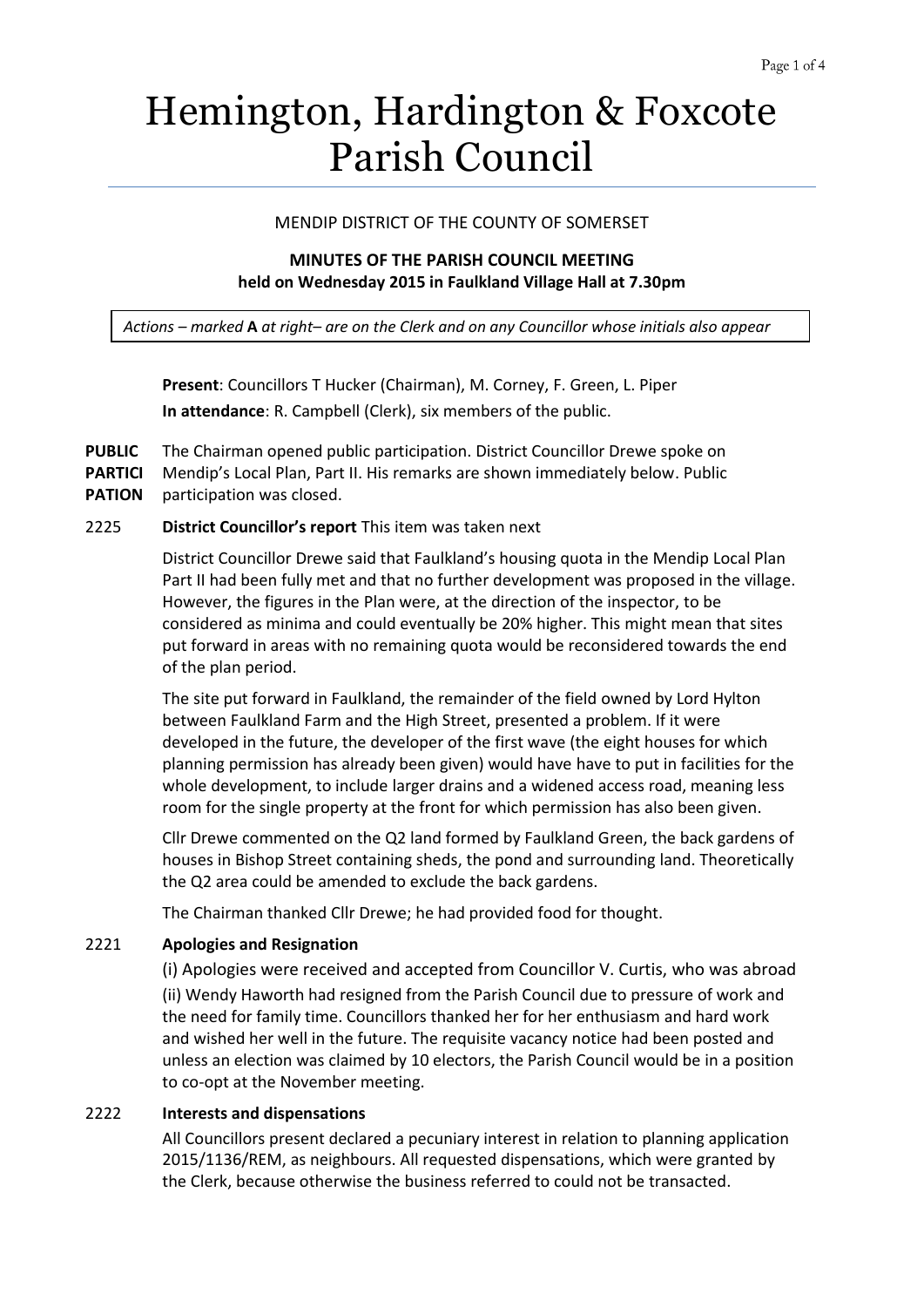## 2223 **Minutes**

The minutes of the Parish Council Meeting of 9 September were agreed to be a true record. They were signed by the Chairman.

## 2224 **Clerk's report**

The Clerk had spoken to a Frome Minibuses driver in the act of reversing into the land next to Oaklea, who said that this was how he been told to turn, as it was too narrow to go behind Faulkland Green.

This was confirmed by the managing director of the bus company. He had asked drivers not to try and turn in Bishop Street or Fulwell Lane, or go round the Green.

If they start building on the land next to Oaklea, he foresaw a problem and would ask for a site meeting with Somerset to try and find a solution. He had suggested that the road behind the Green could be widened.

## 2226 **Faulkland Playing Field**

(i) Grant application No replacement for Wendy Haworth to assist in preparing a Mendip Legacy Fund application being available, the Clerk undertook to do this. He will liaise with the Chairman. **A**

(ii) Safety inspection The Play Inspection Company's report noted a number of matters of low or very low risk, which would be kept under review. A moderate risk had been identified in relation to the angle of the goalposts. Cllr Francis will ask Cllr Curtis to help him restore the posts to an upright position.

```
A 
FG/VC
```
## 2227 **Planning**

(i) Applications Councillors considered the following application:

**2015/1136/REM** Land South of West Farm Fulwell Lane Faulkland BA3 5UH.

Proposal: Application for reserved matters approval following outline planning permission 2013/0914. Amended plans received 15th September 2015.

Cllr Corney said the ecology report was generally fine; he was surprised to read in the engineer's report that only two porosity pits had been dug. The pond at the Lavender Farm was not noted.

Cllr Hucker said the boundary had wrongly been drawn on his side of the wall and five bird boxes were proposed in his tree. He had addressed this as an individual.

**RESOLVED** (MC/TH unanimous) to highlight the inaccuracies and state that the report was incomplete because drainage issues had not been fully addressed.

District Councillor Drewe said he understood that the houses on Fulwell Lane were to be reversed, so that the backs face the road. Some houses are to have chimneys.

(ii) Highways advice on application 2013/0914 West Farm A response to the Parish Council's appeal was awaited.

(iii) Planning decisions The following decisions by Mendip were noted:

2015/1466/FUL Meadowside, High Street, Faulkland BA3 5UX

Proposal: Erection of 2 x 2 bedroom detached dwellings REFUSAL (noise)

2015/1717/VRC Charlton Farm, Hammer Lane, Hemington BA3 5XS

Proposal: Removal of Conditions 3 & 10 anf variation of conditions 4, 5, 9 & 11 of planning permission 2012/1626. APPROVAL WITH CONDITIONS.

2015/1131 FUL Land South of Oldfield Farm Bungalow, Faulkland. Siting of a temporary agricultural worker's dwelling and the siting of a mobile poultry unit. REFUSAL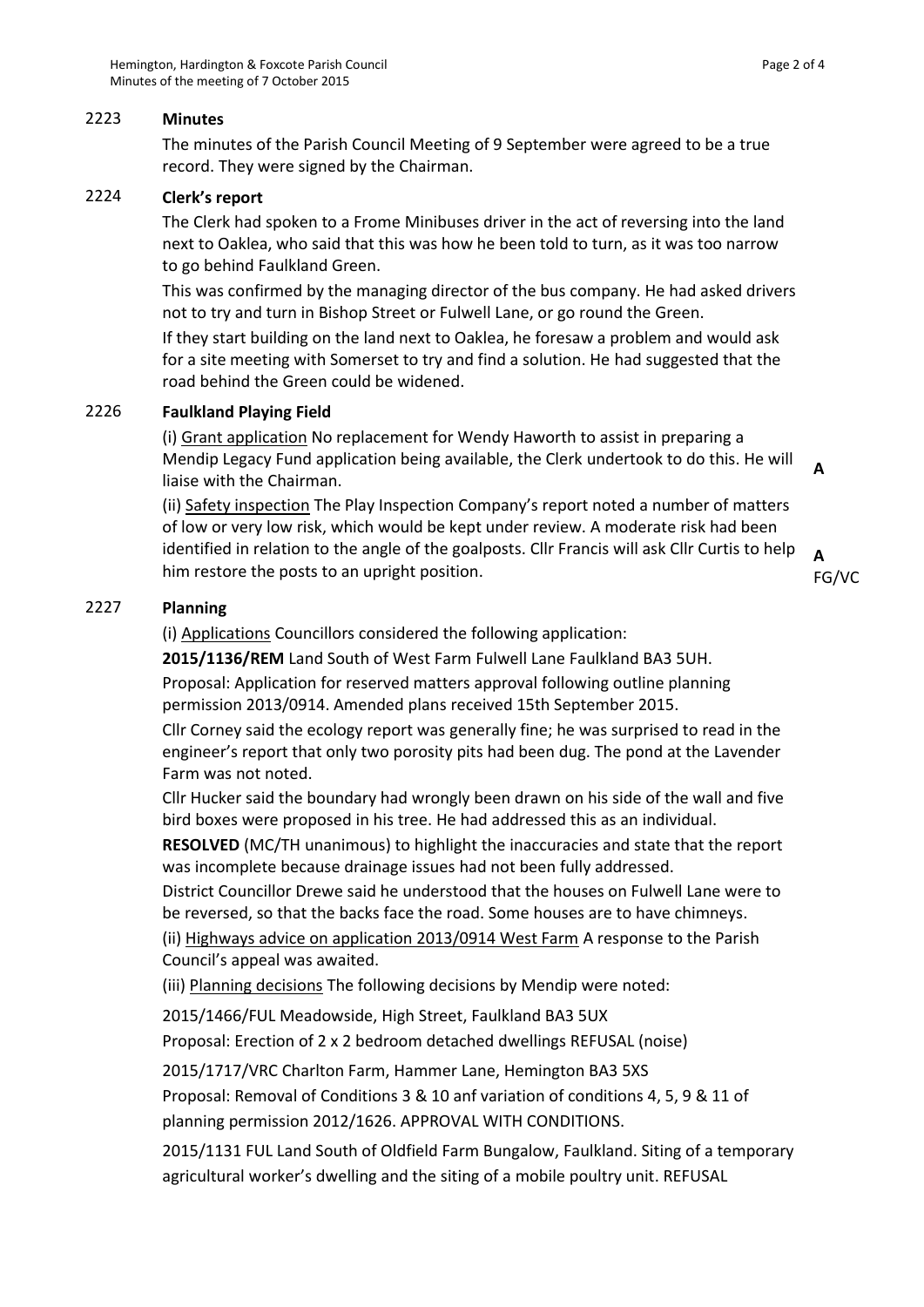(iv) Mendip Local Plan Part II It was agreed Councillors would send their observations on the Plan to Cllr Corney by the end of October. He would collate them, answer the questions asked in relation to Faulkland, and pass to the Clerk for transmission to Mendip by the due date at the start of December,

**A** MC

**A**

**A** MC

## 2228 **Highways and rights of way**

(i) Parking at Hemington School The Kilmersdon Estate had confirmed it might be willing to make available land adjacent to the School for this purpose. A meeting to be arranged with the Estate and Somerset Education Committee to take the matter forward. County Councillor P. Ham to be copied into correspondence and asked to engage the support of the Cabinet Member for Education.

(ii) Speedwatch Cllr Piper said there was less to report now the nights were drawing in. Quarry lorries were coming through Faulkland. There were fewer artics; most of those still coming were foreign. She will arrange a lorry watch

Cllr Drewe said a police motorcyclist had been twice in the recent past. (iii) Updates Nothing to report

#### 2229 **Rights of Way**

The Clerk reported on a conversation with Rob Coate of Somerset Rights of Way, who was pushing the larger landowner involved to submit a footpath diversion request for the Buckland Dinham path away from the badger sets.

#### 2230 **Allotments**

An answer to the Council's request to surrender the lease was awaited. It was agreed to cut off the water supply. **A**

#### 2231 **Litter bin**

Mendip are prepared to replace litter bins but not provide new ones. Councillors confirmed that a litter bin at the entrance to Faulkland Playing Field had been in place in Spring 2015. Mendip to be advised **A**

#### 2232 **Telephone box**

The kiosk is not listed. A contract was expected shortly, which Cllr Corney will review.

#### 2233 **Audit**

(i) An unqualified external audit report had been received. The auditors had queried an incorrect subtraction on the Accounting Statement. This did not affect their opinion. (ii) The Conclusion of Audit notice had been displayed.

#### 2234 **Finance**

(i) The financial statement to 30 September was received and approved. (ii) **RESOLVED** (FG/MC unanimous) to pay the following:

| Cheque | Payee and item                                          | $*$ inc. VAT |
|--------|---------------------------------------------------------|--------------|
| 959    | The Landscape Group, grass cutting                      | £259.99*     |
| 960    | Bristol Wessex Billing Services, allotment water supply | $26.42*$     |
| 961    | Clerk's salary October (postdate) and expenses £5.00    | 226.70       |
| 962    | The Play Inspection Company Ltd, re Faulkland play area | 120.00*      |